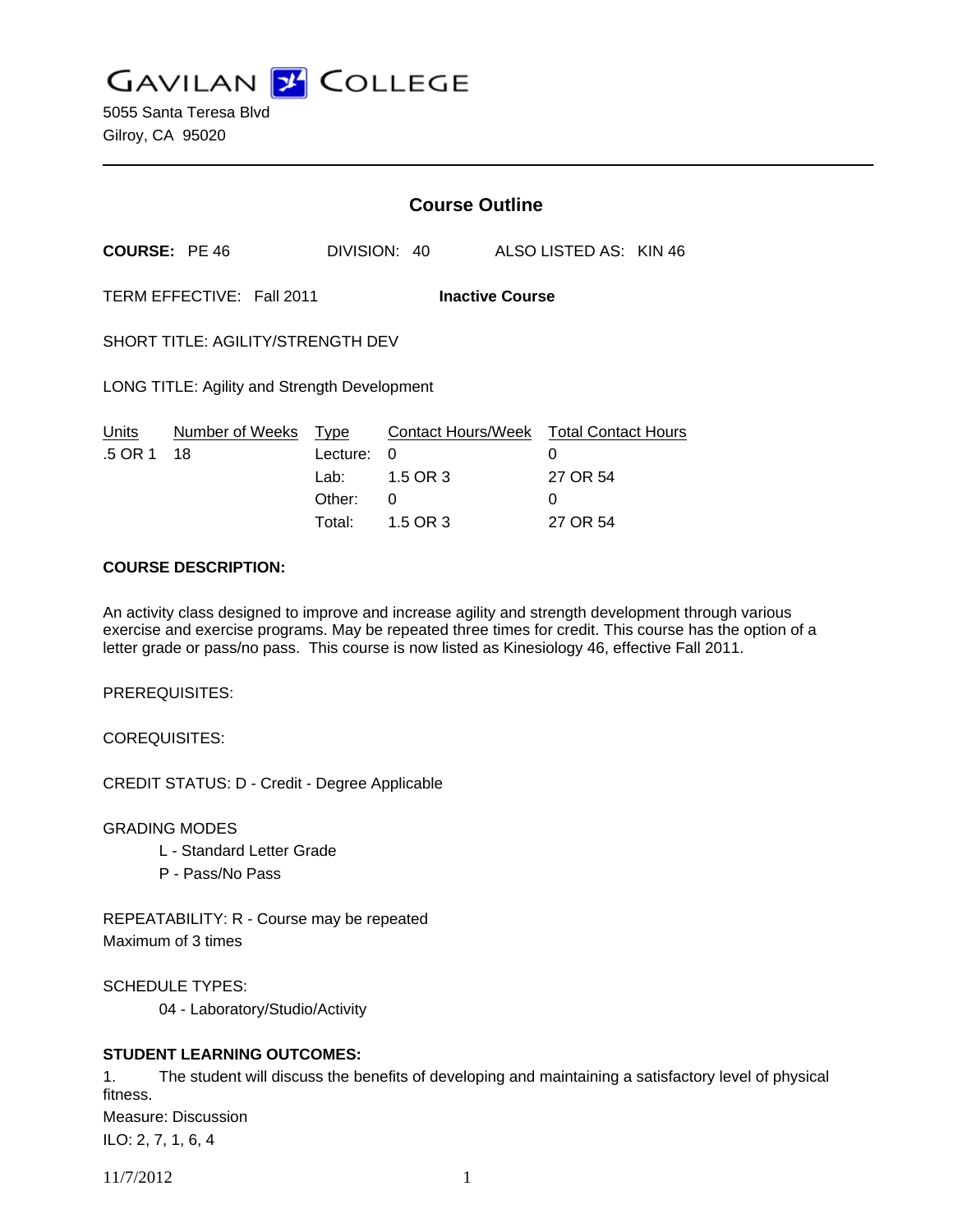## GE-LO: E1, A2

2. The student will demonstrate proper safety techniques and rules for weight training and conditioning.

Measure: Performance based ILO: 7, 2, 1, 4 GE-LO: A1, A2

3. The student will increase their agility and improve their muscular strength. Measure: Demonstration, Pre and Post Tests ILO: 7, 2, 6 GE-LO: E1

### **CONTENT, STUDENT PERFORMANCE OBJECTIVES, OUT-OF-CLASS ASSIGNMENTS**

Inactive Course: 11/08/2010

This course is now listed as Kinesiology 46, effective Fall 2011.

Curriculum Approval Date: 02/22/2010

6 - 12 Hours

Introduction and discussion of course syllabus and grading procedures. Course expectations will also be discussed. Equipment safety, conditioning drills, and stretching exercises will be introduced. A 12 week workout will be distributed. Agility and speed drills will be introduced and emphasized. A handout containing a variety of drills for speed, agility, and jump rope routines will be provided and discussed.

SPO: Students will demonstrate proper safety in the weight room. They will perform a variety of stretching exercises. Correct techniques for weight lifting will be demonstrated and practiced. Students will participate in a variety of speed and agility drills.

#### 6 - 12 Hours

Pre-testing. A variety of drills for speed and agility will be introduced and utilized. Speed drills may include starts and sprints while agility drills may include cone and line drills. Introduce the use of both plyometric and resistance drills. Introduce various strength and explosive lifts.

SPO: Students will increase the number of speed and agility drills performed. They will change the number of sets and reps for their strength training. They will participate in pre-testing and in a variety of workouts.

#### 9 - 18 Hours

Continue working on the agility and speed drills introduced earlier. Work on the four core lifts: bench, squat, power clean, and dead lift.

SPO: Students will increase the number of speed and agility drills performed. They will change sets and reps for both their strength and explosive lifts.

#### 4.5 - 9 Hours

Continue working on lifts introduced to date. Introduce speed and agility drills that emphasize change of direction. Post-testing. For speed and agility, this may be the 40 yard dash and the 20 yard shuttle run. For strength training, this may be the four core lifts: Bench, Squat, Power Clean, and Dead Lift.

SPO: Students will demonstrate a variety of drills that emphasize change of direction. They will participate in post-testing.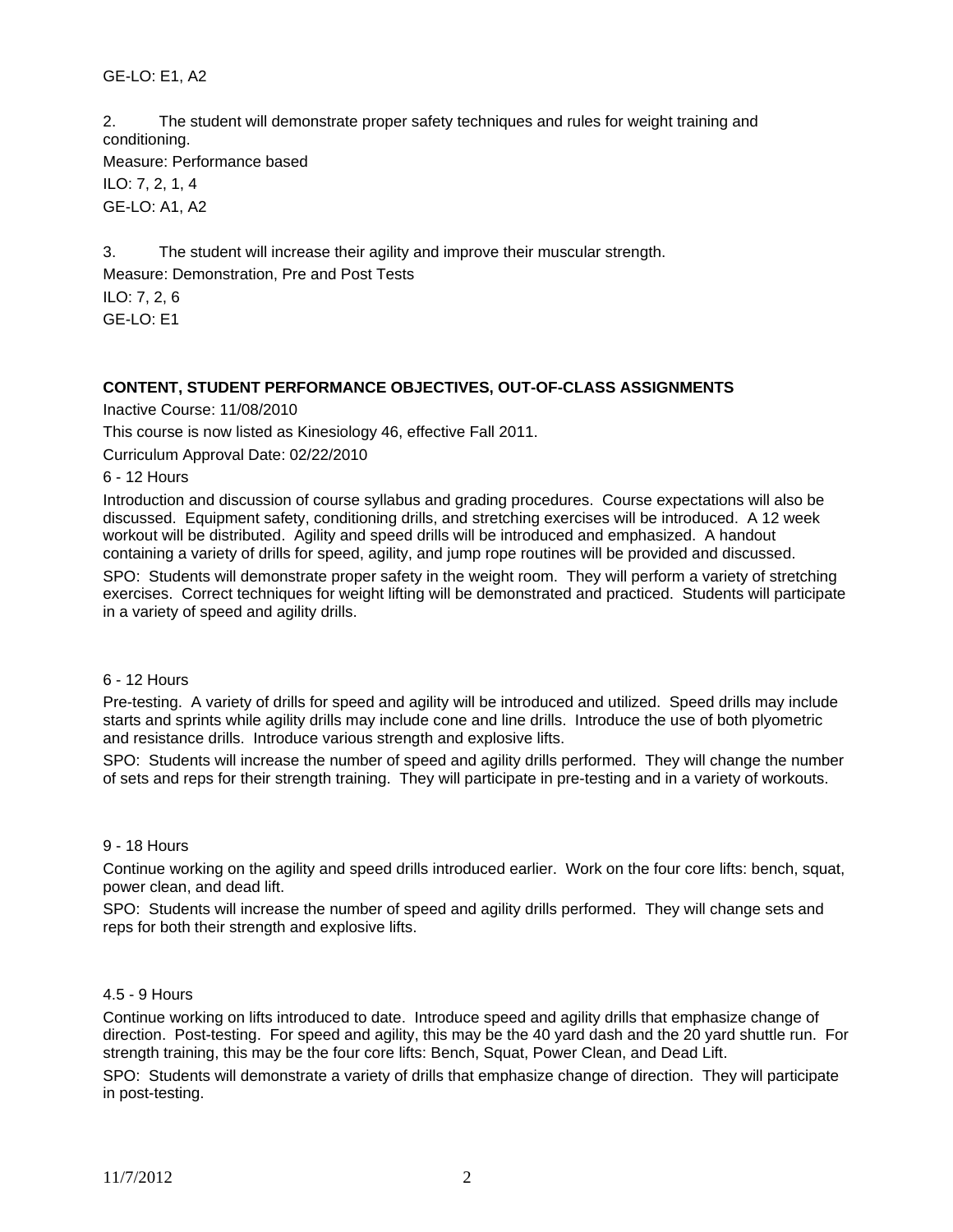2 Hours Final.

Note:

Students who repeat the class will have the opportunity to experience additional agility and strength development drills. They also will be expected to improve on their agility times and their muscular strength.

## **METHODS OF INSTRUCTION:**

demonstration, guided practice, lecture, handouts

## **METHODS OF EVALUATION:**

CATEGORY 1 - The types of writing assignments required: Percent range of total grade: 0 %

If this is a degree applicable course, but substantial writing assignments are not appropriate, indicate reason:

Course primarily involves skill demonstration or problem solving

CATEGORY 2 -The problem-solving assignments required: Percent range of total grade: 0 %

CATEGORY 3 -The types of skill demonstrations required: Percent range of total grade: 40 % to 60 %

Performance Exams

CATEGORY 4 - The types of objective examinations used in the course: Percent range of total grade: 0 % to 10 %

Completion

CATEGORY 5 - Any other methods of evaluation: Percent range of total grade: 40 % to 60 %

Requires student participation.

# **REPRESENTATIVE TEXTBOOKS:**

## **ARTICULATION and CERTIFICATE INFORMATION**

 Associate Degree: GAV E1, effective 200530 CSU GE: CSU E1, effective 200530

11/7/2012 3